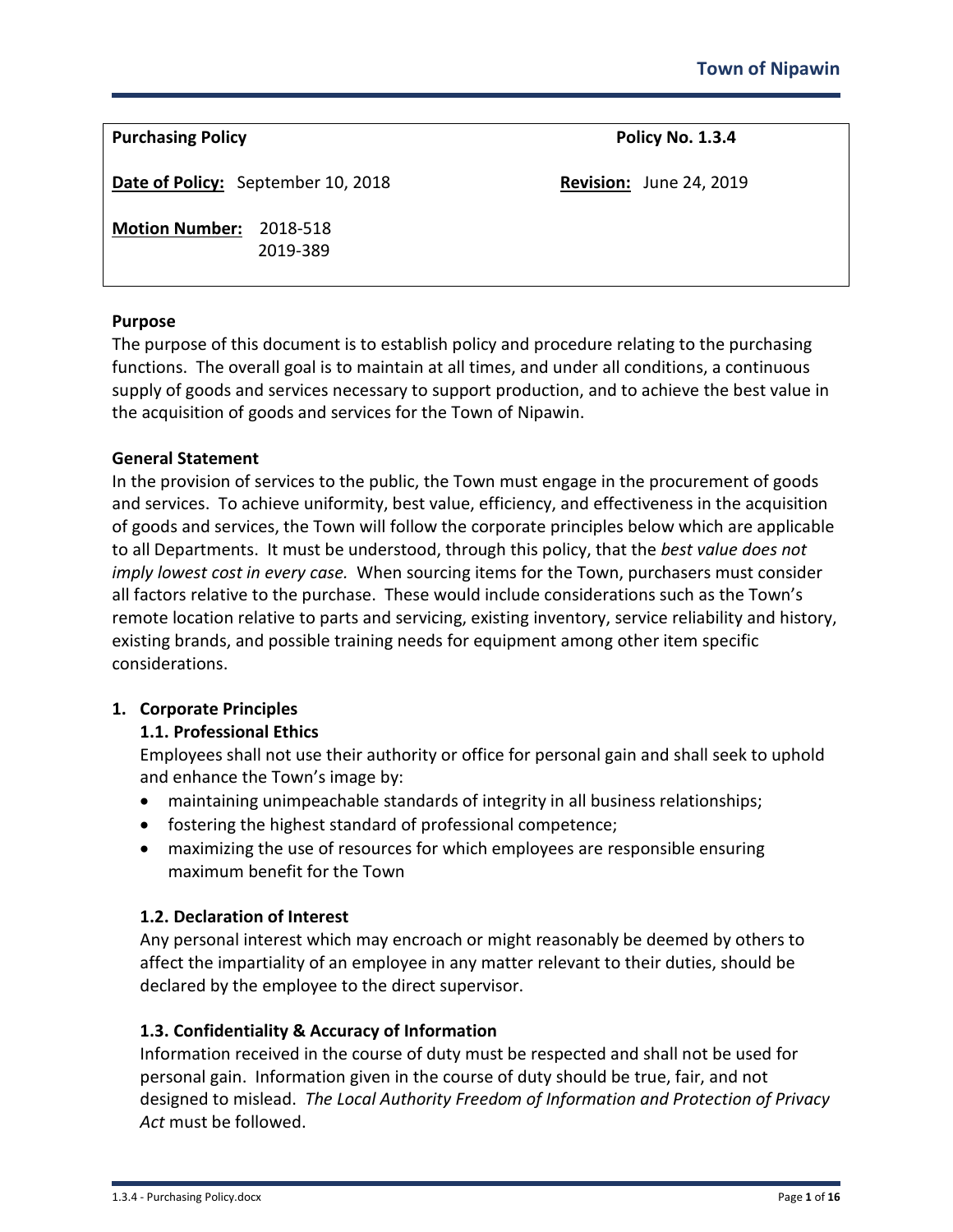# **1.4. Competition**

When considering the advantages to the Town of maintaining a continuing relationship with a supplier, any arrangement which might, in the long term, prevent the effective operation of fair competition, should be avoided.

# **1.5. Gifts**

To preserve the image and integrity of employees and the Town, business gifts are discouraged. Gifts, other than those of small intrinsic value, shall not be accepted.

# **1.6. Purchases from Employees**

It shall be the policy of the Town not to purchase any goods or services from any employees or immediate family without the prior consent of the Chief Administrative Officer. If the employee is the Chief Administrative Officer, prior consent must be obtained from the Mayor.

## **2. Purchasing Authority and Responsibility**

It is the responsibility of individual department heads to ensure the department's purchasing practices serve the best interest of the Town and are in conformance with the Town's purchasing policy. All invoices and purchase orders will be approved by department heads or the designate within approved limits. The Chief Financial Officer must be advised, in writing, of the department designate along with a sample signature.

## **2.1. Budget Approval**

Department heads are responsible for ensuring budget funds are available in duly authorized accounts before making commitments for goods and services.

## **2.2. Award of Contract/Vendor Selection**

## **2.2.1. Open Market**

The Town's policy is to buy on the open market, seeking the best value for its purchasing dollar. Buying on the open market means that:

- Suppliers are given an opportunity to quote or tender on goods and services acquired; and
- Where practical, suppliers are made aware of the Town's needs as they arise.

## **2.2.2. Best Value**

Best value will take into consideration the following factors, which are not listed in any particular order:

- Cost;
- Quality;
- Availability;
- Suitability or compliance with specifications;
- Supplier financial stability;
- Supplier performance and references;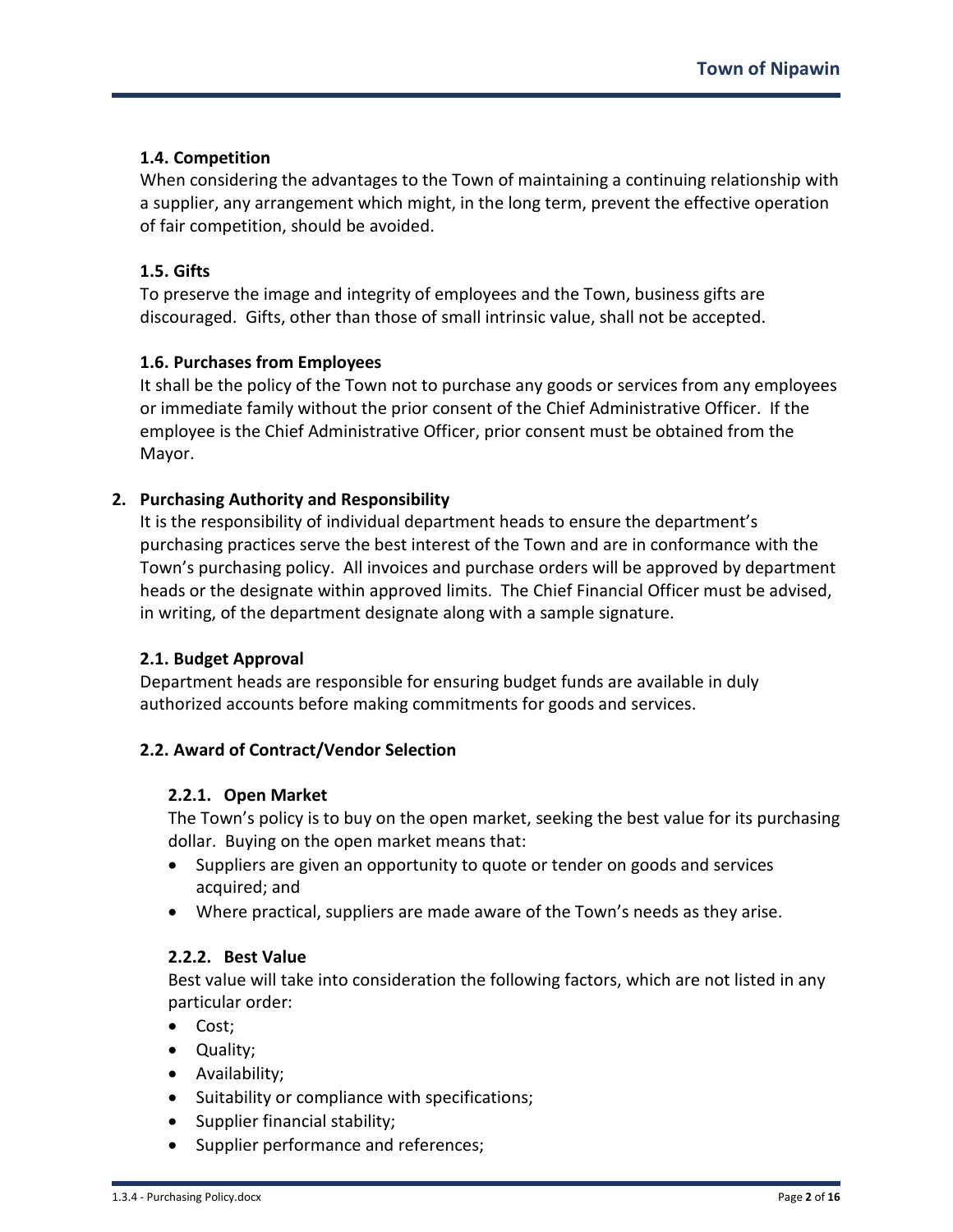- Availability of parts and service;
- Existing brands and manufacturers (standardizing);
- Source of supply. In cases where two or more identical offers or tenders are made, the source of supply will be taken into consideration, with preference in order of Local, Provincial, then National. Orders will not be split between tie bidders. No percentage differences or dollar preferences will be given to purchasing locally as that would represent a direct grant to local suppliers; however, full consideration will be given to potential future costs or savings that may be experienced by using a local supplier.

## **2.3. Buying Process and Sourcing**

#### **2.3.1. Definitions**

- **Request for Quotations** This is the least formal, and typically the fastest and simplest way to obtain competitive bids.
- **Invitation to Tender** A formal request for sealed bids for the supply of specific goods or services in response to an advertised invitation. It may be opened in public. The tendering process itself forms complex legal obligations.
- **Request for Proposals** A formal request for sealed submissions. It is not as specific as an Invitation to Tender. It describes an opportunity or problem and asks for solutions and costs for those specific opportunities or problems. The RFP process itself forms complex legal obligations.
- **Prequalification** An attempt to identify in advance of an actual Tender or RFP suppliers that are capable of successfully accomplishing what is required in that Tender or RFP. Usually, this is used in complex procurements or engineered projects only. The Prequalification process itself may form legal obligations.
- **Request for Information** A request for written information may or may not develop into a supply contract. This does not have the legal obligations of an Invitation to Tender, Request for Proposal, or Prequalification.

#### **2.3.2. Request for Quotations**

This method is reserved for acquisitions of a value between \$5,000 - \$20,000. Quotations shall be written.

## **2.3.3. Invitation to Tender**

This method is used for acquisitions of a value greater than \$5,000, and is used typically for major construction, renovations, public works projects, and service contracts accompanied by specifications, special provisions, bonding instructions to tenders, etc. Tenders are submitted in sealed envelopes and opened with at least three Town employees or designates. The tender may be advertised by invitation only, subject to the provisions laid out in Section 2.9. Tenders for ongoing services should not be awarded for a period of less than 3 years for operational efficiency, although this term can be broken down to provide for a trial period (for example, 1 year plus an option to renew for an additional 2 years, etc.).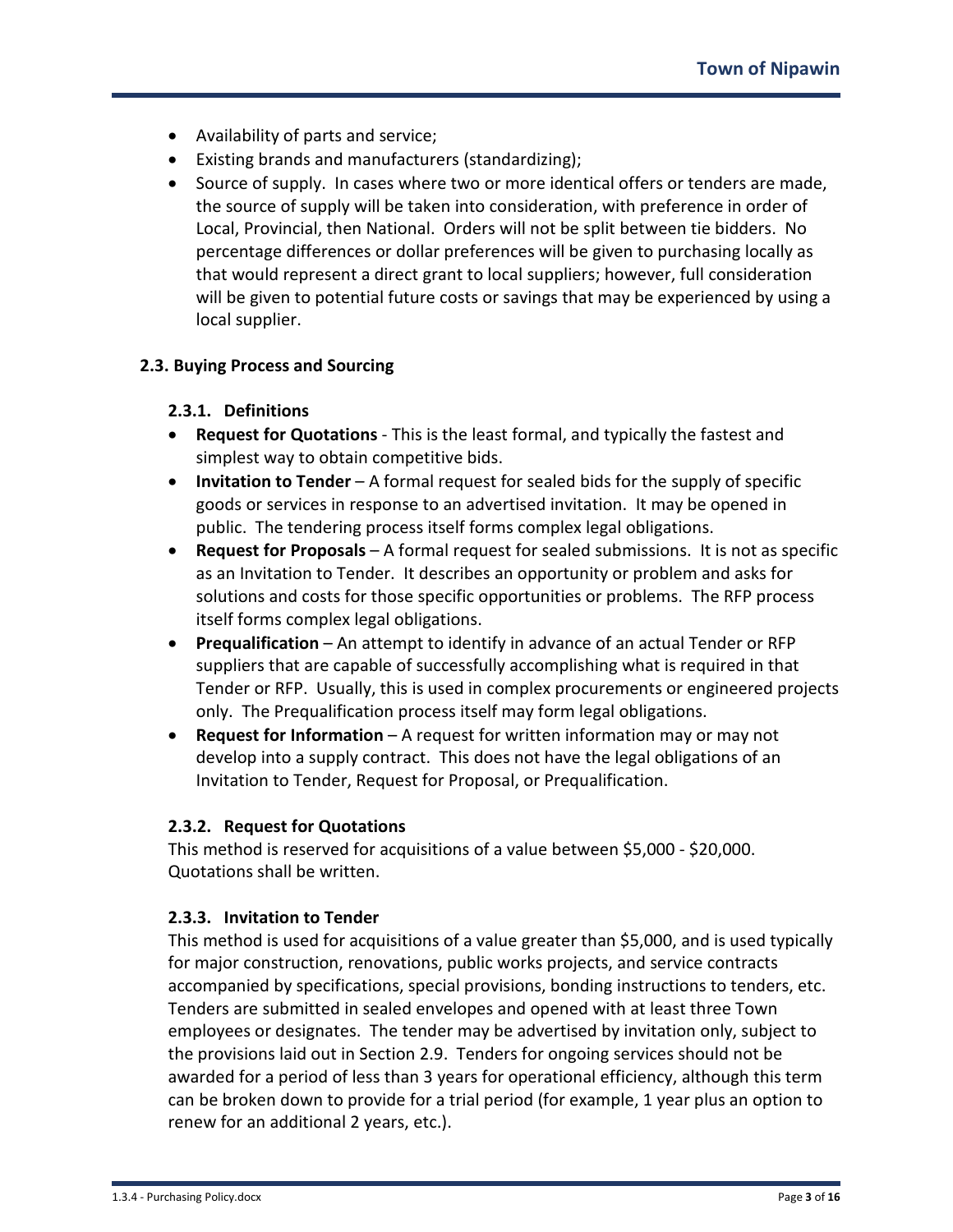## **2.3.4. Request for Proposals**

The Town may, from time to time, choose to utilize a Request for Proposals in place of the formal tender process. This method will normally be used in special circumstances where it is deemed more appropriate. Proposals are submitted in sealed envelopes and opened with at least three Town employees or designates.

In an effort to comply with the MASH (Municipal Authorities, Schools, Hospitals) section of the New West Partnership Trade Agreement, requests for proposal must be advertised on the national electronic tendering service [\(www.merx.com\)](http://www.merx.com/) and the provincial electronic tendering service (www.sasktenders.ca) when purchases meet or exceed the following thresholds:

- \$75,000 or greater for goods
- \$75,000 or greater for services
- \$200,000 or greater for construction

## **2.3.5. Construction Contracts**

The preferred method for construction contracts shall be a stipulated price contract resulting from a tender.

## **2.3.6. Construction Holdbacks**

All construction contracts exceeding \$20,000 shall require a 10% holdback on all progress payments. This holdback is intended to protect the Town in the event of dispute regarding performance.

## **2.3.7 Award of Quote, Tender, or RFP**

Purchases using the quote process may be awarded without Council approval, provided the funds are approved in the budget and all aspects of the purchasing policy are followed.

Capital purchases, tender awards, and RFP awards must receive Council approval before purchase.

## **2.4. Method of Purchasing Goods and Services**

## **2.4.1. Petty Cash**

Petty Cash may be used where the direct acquisition of a good and/or service is required and of a value less than \$75. The staff member making the purchase shall be responsible to obtain and submit a copy of a receipt describing the purchase.

## **2.4.2. Purchasing Card**

A purchasing card is a corporate credit card issued to specific employees within clearly defined parameters. The Corporate Credit Card Policy outlines all parameters for credit card use.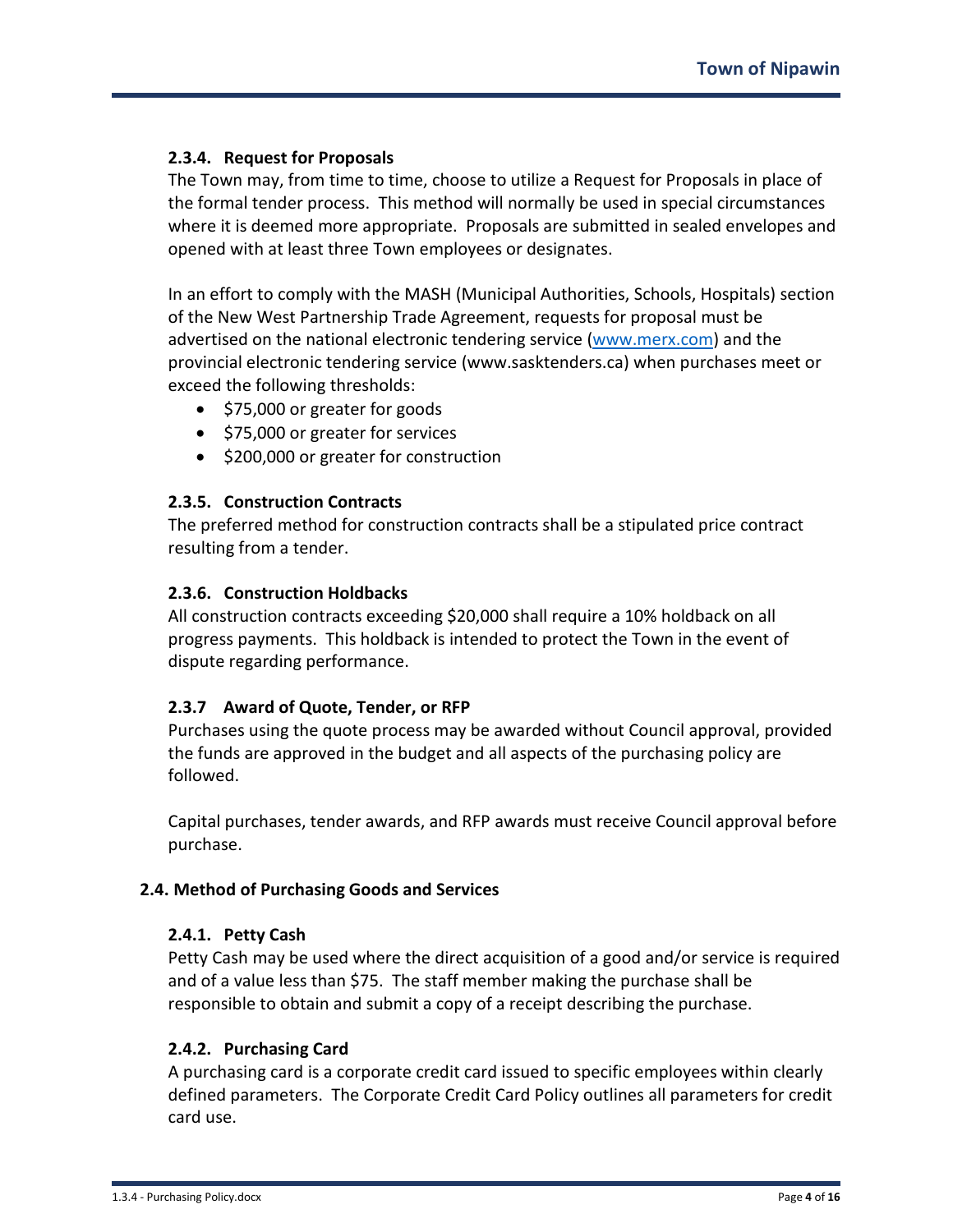## **2.4.3. Town Purchase Order**

Town purchase orders shall be issued except where petty cash has been used. Town purchase orders shall be handed in at a minimum of every Tuesday. All purchase orders for capital purchases must have the number of the resolution approving the capital purchase written on the purchase order.

## **2.4.4. Standing Purchase Orders**

A standing purchase order may be used for the continuous supply of a good or service and must not be issued for a period extending beyond the fiscal year end. Standing purchase orders are not to be used unless operationally required and must be accompanied by a written approval from the Chief Administrative Officer and Chief Financial Officer.

## **2.5 Purchasing Limits**

The following purchasing limits are authorized for the positions listed and the duly appointed acting designates. All purchases must be within the authorized Budget and follow all procedures in this policy.

| <b>Purchase Value</b>                                         | <b>Approval</b>                                 |
|---------------------------------------------------------------|-------------------------------------------------|
| \$0 to \$350                                                  | <b>Swimming Pool Staff</b>                      |
|                                                               | Play Program Staff                              |
| \$0 to \$500                                                  | <b>Accounting Clerk</b>                         |
|                                                               | Evergreen Clerk                                 |
|                                                               | <b>Seasonal Staff</b>                           |
|                                                               | <b>Summer Staff</b>                             |
|                                                               | Swimming Pool Manager or Cashier                |
|                                                               | Evergreen Janitorial & Maintenance Staff        |
|                                                               | Janitor (Janitorial Supplies Only)              |
|                                                               | Firefighters (Fuel Purchases Only)              |
|                                                               | Handivan Driver (Fuel Purchases Only)           |
| \$0 to \$1,500                                                | Semi-skilled Parks & Recreation Employees       |
|                                                               | Semi-skilled Works Employees                    |
|                                                               | Semi-skilled Utility Employees                  |
|                                                               | <b>Skilled Parks &amp; Recreation Employees</b> |
|                                                               | <b>Skilled Works Employees</b>                  |
|                                                               | <b>Skilled Utility Employees</b>                |
|                                                               | <b>Land Planner</b>                             |
| \$0 to \$5,000                                                | Mechanic                                        |
|                                                               | <b>Executive Assistant</b>                      |
|                                                               | Finance & Human Resources Officer               |
| \$0 to \$15,000 (Subject to tender/quote/RFP<br>requirements) | Program Coordinator                             |
|                                                               | Parks & Recreation Foreman                      |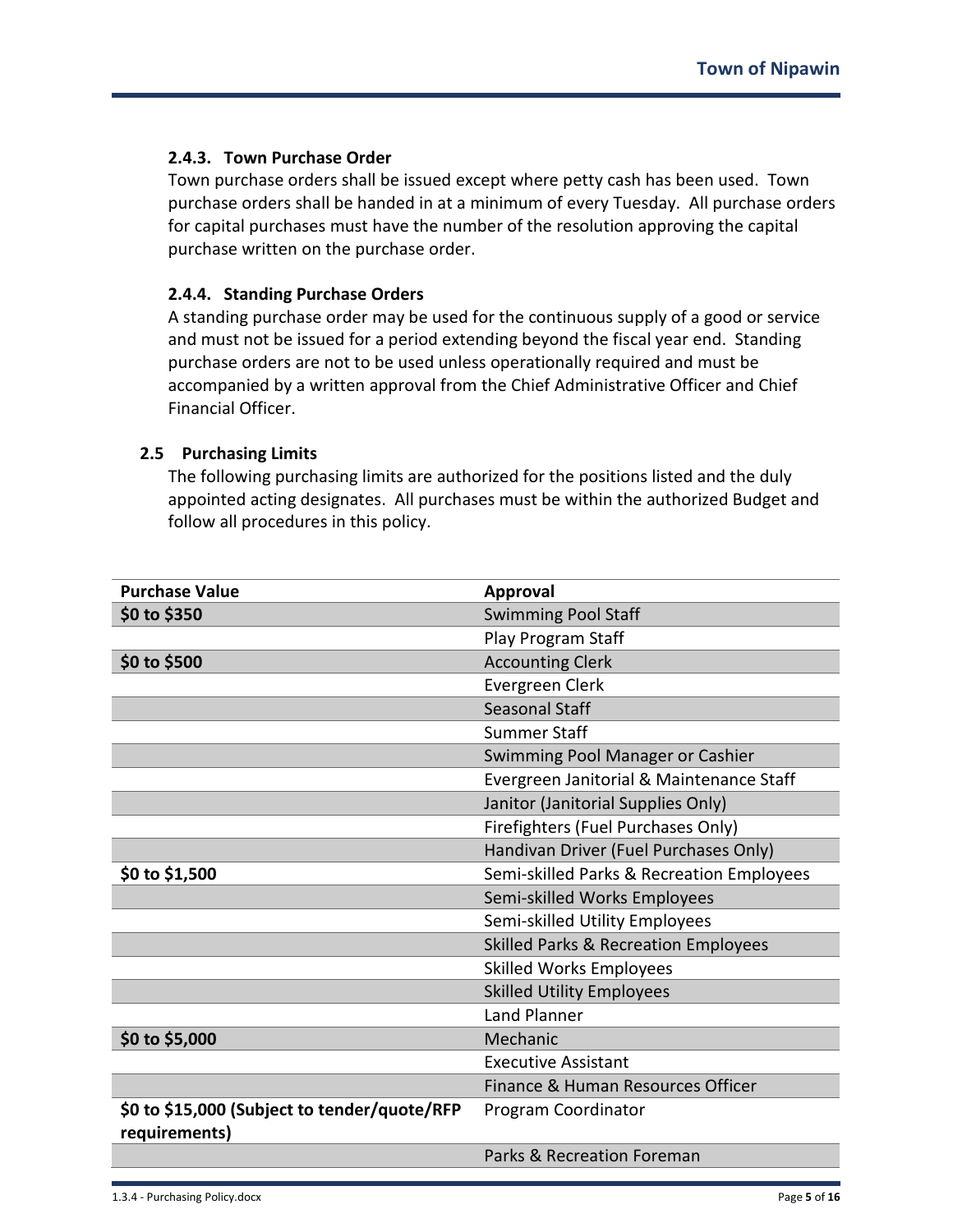|                                       | <b>Works Foreman</b>                   |
|---------------------------------------|----------------------------------------|
|                                       | <b>Utility Foreman</b>                 |
|                                       | Economic & Tourism Development Officer |
|                                       | Fire Chief                             |
| Can approve all purchases (Subject to | Director of Parks & Recreation         |
| tender/quote/RFP requirements)        |                                        |
|                                       | Director of Works & Utilities          |
|                                       | <b>Chief Financial Officer</b>         |
|                                       | <b>Chief Administrative Officer</b>    |

The same authority will be given to those acting in the above capacities, with the approval of the department director.

## **2.6 Purchase Orders**

Purchase orders shall be:

- Signed by the signing authority as prescribed in 2.5.1
- Used for all out of town purchases
- Used for local purchases, except those purchases made with petty cash
- Used for all purchased goods and services except for the following items:
	- o Subscriptions
	- o Publications
	- o Utility bills
	- o Maintenance contracts
	- o Insurance remittances
	- o Lease payments
	- o Investments
	- o Tendered construction contracts
	- o Conference fees
	- o Convention fees
	- o Janitorial contract
	- o Handivan contract
	- o Animal control officer contract
	- o Bylaw enforcement officer contract
	- o Linen/janitorial supply contract
	- o Property tax refunds
	- o Utility bill deposit refunds
	- o Cheque request forms

## **2.6.1 Purchase Order Process**

In preparing purchase orders the following areas shall be completed:

- Supplier's name
- Type of goods to be purchased
- Quantity to be purchased
- "Estimated" value of goods purchased
- Person/department requesting the purchase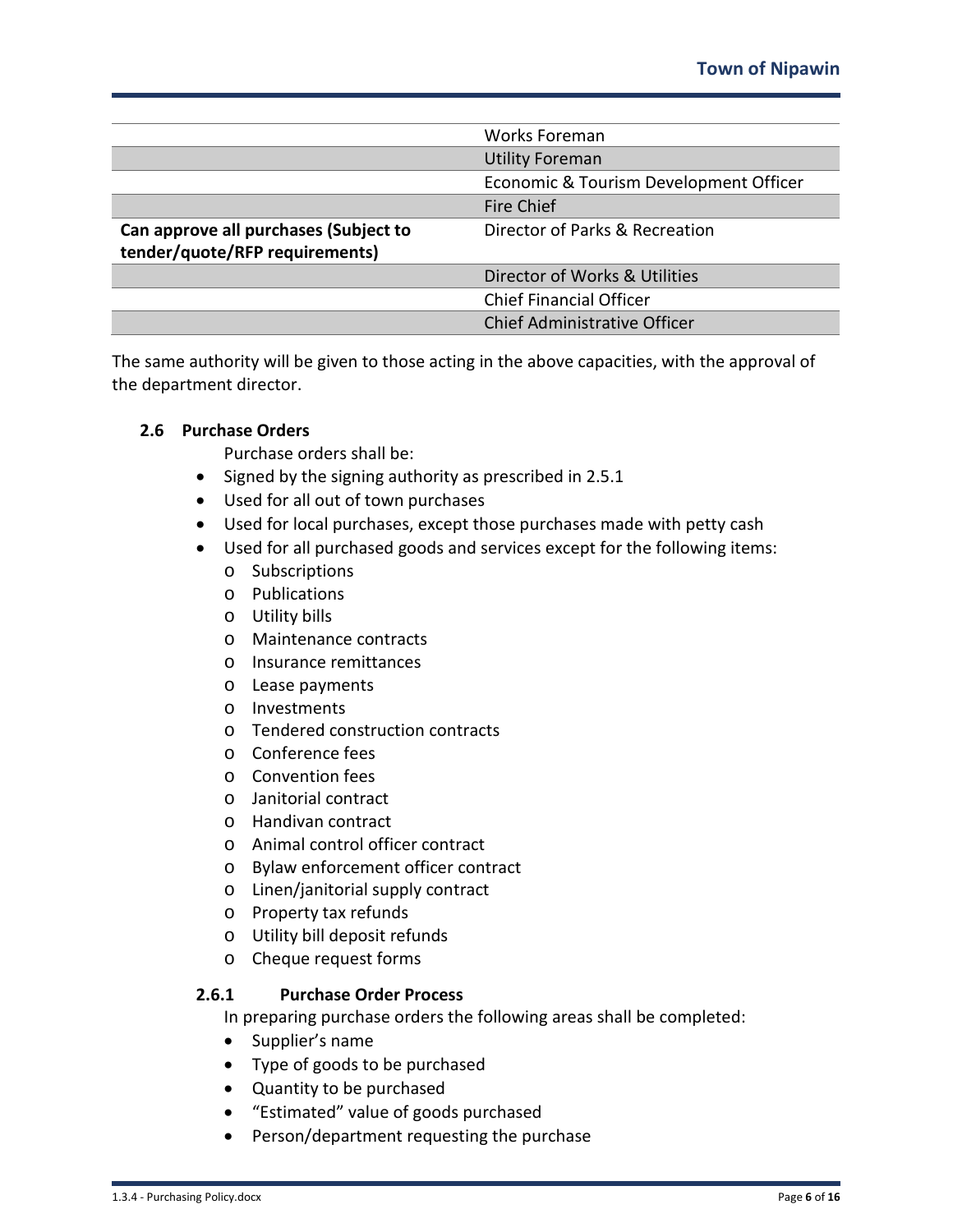- FOB point (i.e. FOB destination means ownership and responsibility of goods remain with the supplier until received and signed for by the customer)
- Terms of payment
- Delivery requirements (i.e. when the goods are to be delivered/when the goods are needed)
- Date
- Authorized by appropriate personnel

# **2.6.2 Purchase Order Document Flow**

Purchase orders are a three-part voucher system.

When the purchase order is initially completed and approved:

- Yellow and pink copies are sent to the department head for coding
- After the yellow and pink copies are coded, they are sent to the Finance Department
- White copy is given to the supplier
- The pink copy is filed numerically in the purchase order binder

When the goods arrive, they are checked to a packing slip (if provided):

- Packing slip is to be signed and dated by the person receiving the goods
- Packing slip and freight bill (if included) are to be sent to the Finance Department

When the invoice arrives:

- Prices on the invoice are compared to the estimate/quoted prices on the purchase order (discrepancies to be investigated)
- Invoices are attached to the yellow copy and processed for payment
- The order for the documents to be attached together is as follows: cheque, invoice, purchase order, packing slip

## **2.6.3 Invoices**

Once the cheque run is complete and the cheques have been signed and mailed to the supplier, the invoice, yellow purchase order, and packing slip (if applicable) are filed alphabetically with the cheque stub.

Purchase orders shall not be backdated. In the case of an emergency when there is no one to issue a purchase order, the staff member shall make every reasonable attempt to contact the Chief Administrative Officer or Director of Finance & Administration and obtain verbal authorization. If the Chief Administrative Officer or Chief Financial Officer cannot be reached, then the staff member must use sound judgement with respect to the purchase. The staff member must then provide a written report to the Chief Administrative Officer outlining the reasons for the emergency purchase.

# **2.7 Cheque Requests**

Cheque requests are only used in an instance where no invoice will be received for payment. The cheque request shall have the following information: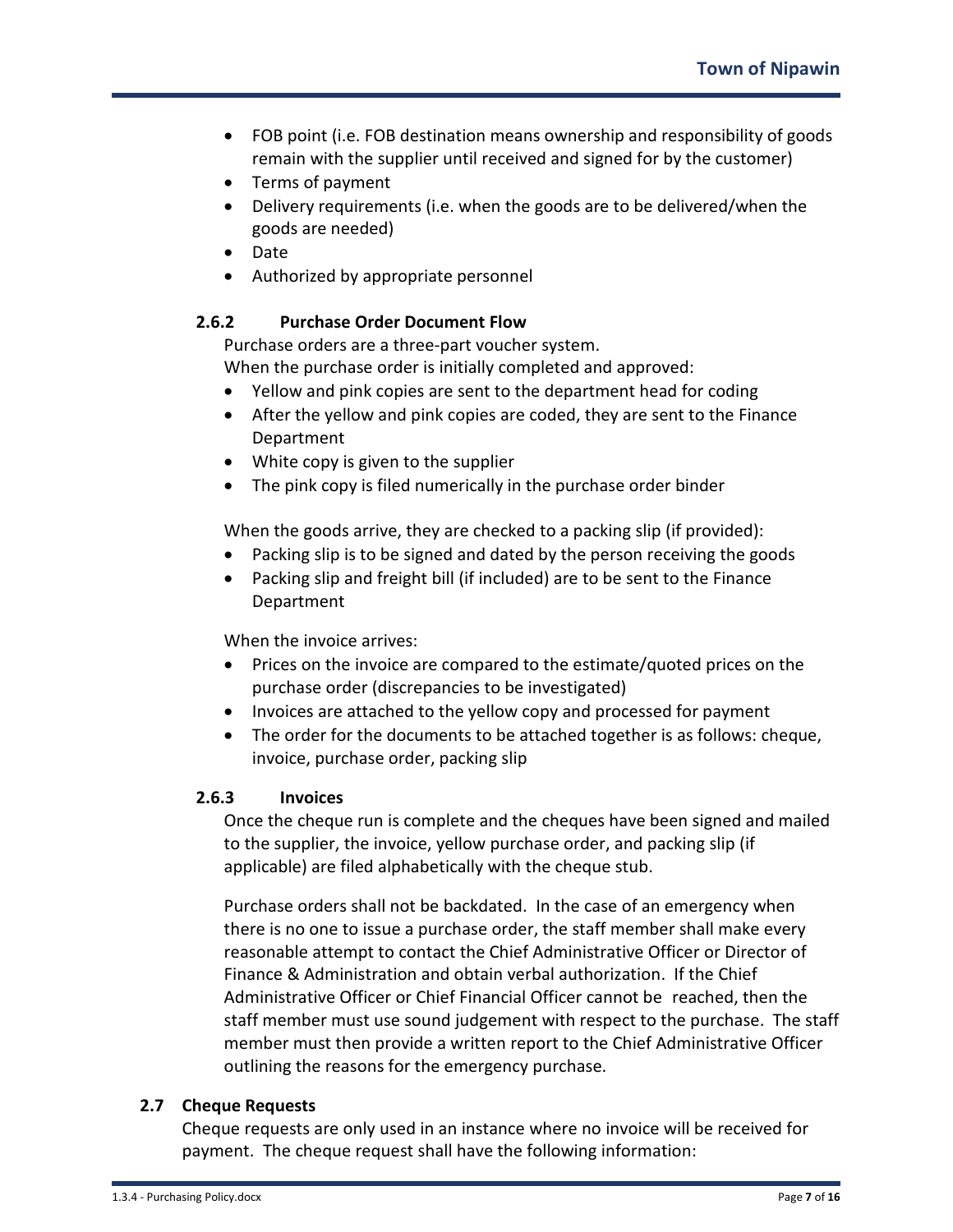- Name of supplier
- Mailing address of supplier
- Date
- Accounting code
- Description of goods or services
- Payment amount
- Authorized by appropriate personnel
- Documentation, if applicable

## **2.8 Quotations**

Quotes are required for purchases over \$5,000. Purchases under \$5,000 may be performed using purchase orders and without quotations.

## **2.8.1 Purchases between \$5,000 and \$20,000**

- Written quotations should be obtained from three (3) vendors who are qualified to meet the requirements
- The written quotes for each item shall be attached to the purchase order
- Where three vendors are not available, the Department head must document that quotations were sourced from available options
- Quotations may be waived for purchases between \$5,001 and \$20,000 where the Town has an established standard for the item(s) purchased. Clear documentation must be provided demonstrating standard and rationale for waiving requirement for quotation.

# **2.9 Tenders**

## **2.9.1 General**

The following procedures shall be utilized for purchases in excess of \$20,000. All Town tenders must originate and close at the Department level and to the attention of the Town of Nipawin. In the absence of the Department Head, tenders may close with the Chief Administrative Officer or Chief Financial Officer. In addition to the Department Head, at least one other authorized senior Town employee shall be in attendance along with an administrative assistant, who will act as recorder, during tender openings.

## **2.9.2 Request for Tender**

The Department Head will be responsible for the preparation and issuance of the tender document. Requests for tender shall be sent to suppliers, who are qualified to meet the requirements, by mail or fax, or be posted by newspaper advertisement or on the SaskTenders website.

In an effort to comply with the MASH (Municipal Authorities, Schools, Hospitals) section of the New West Partnership Trade Agreement, the tender must also be advertised on the national electronic tendering service [\(www.merx.com\)](http://www.merx.com/) and the provincial electronic tendering service (www.sasktenders.ca) when purchases meet or exceed the following thresholds:

• \$75,000 or greater for goods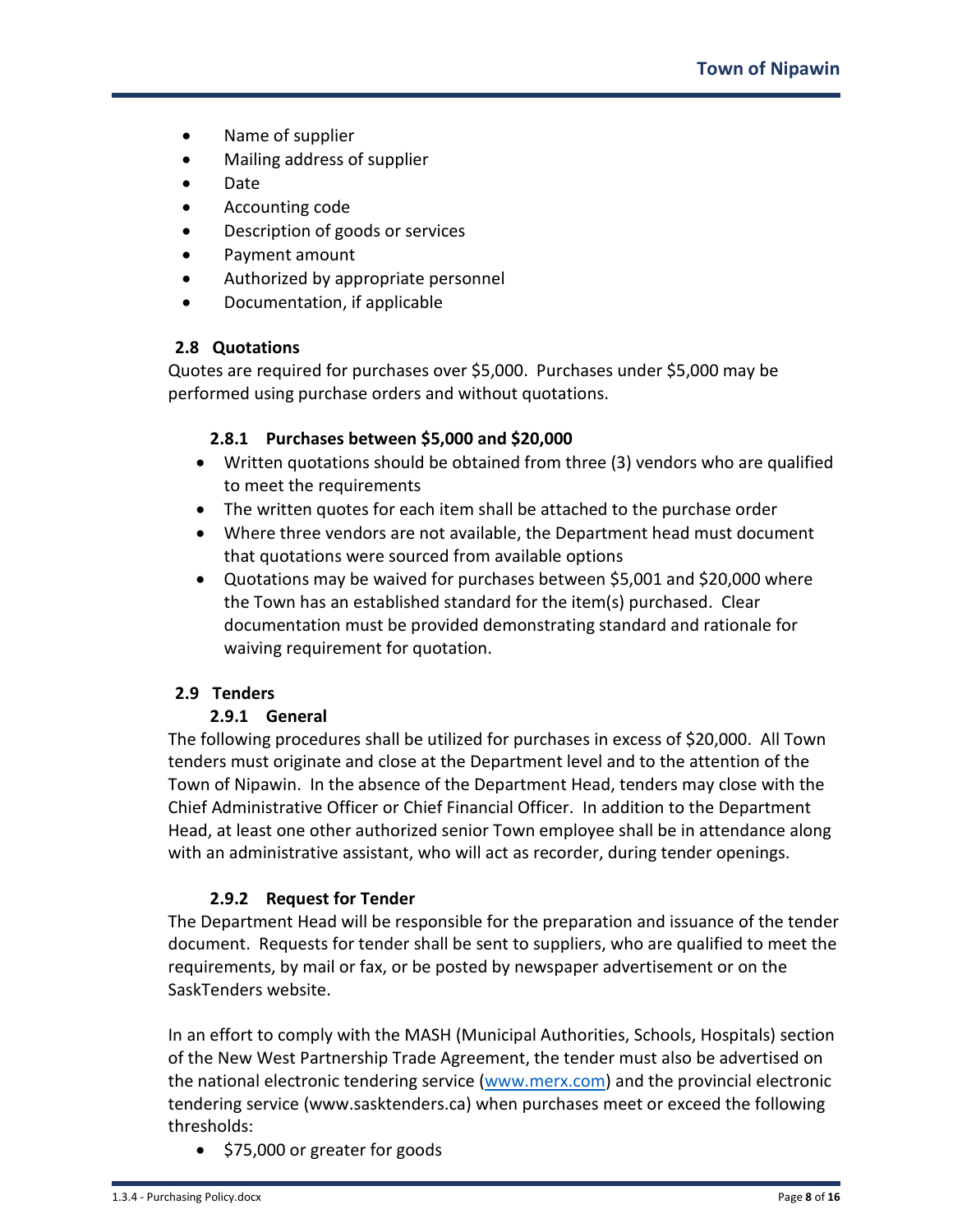- \$75,000 or greater for services
- \$200,000 or greater for construction

The return address for all tenders shall be: **Attention: Chief Administrative Officer, Town of Nipawin PO Box 2134, Nipawin, SK S0E 1E0.** The Department Head in consultation with the Chief Administrative Officer and the Chief Financial Officer shall approve any change.

## **2.9.2.1 Town of Nipawin Clauses**

For all Town tenders, the following clause should be added to the wording of the tender:

## **"This RFP/Tender is subject to the Town of Nipawin's Purchasing Policy"**

## **2.9.3 Tender Documents**

When preparing tender documents, the following contents should be considered:

- **Tender Period:** In general, from the date of issuance of the tender to potential suppliers, a period of at least ten (10) working days should be allowed for the tenderer to prepare the bid.
- **Performance Bonds:** The Town may require a performance bond before entering a bid-based contract and in such amount as shall be found necessary to protect the best interest of the Town in the performance of the contract or service and materials.
- **Insurance:** The Town requires a minimum of Five Million Dollars comprehensive liability insurance coverage from Contractors working on Town projects.
- **Town Business License:** Local suppliers or contractors working in the Town of Nipawin must purchase a current Town Business License.
- **Workers Compensation Board:** The Town requires a letter of good standing from the Workers Compensation Board at the time the tender is submitted, and a clearance letter before payment.
- **WorkSafe Saskatchewan:** Contractors employed by the Town must be registered and in good standing with WorkSafe Saskatchewan.
- **Mandatory Site Meetings or Job Inspections:** When it is in the best interest of the Town to include in the tender call, a mandatory site meeting or job inspection, the Department Head, along with other respective department heads, supervisors, employees, etc. should attend these meetings and formally record the names of the attending company representatives. Where applicable, minutes of these meetings should be recorded and submitted with the tender.

# **2.9.4 Tender Receipt/Opening**

## **2.9.4.1 Receiving of Tenders**

• All tenders must be submitted in a sealed envelope and properly identified with the tender number given by the Town. Faxed or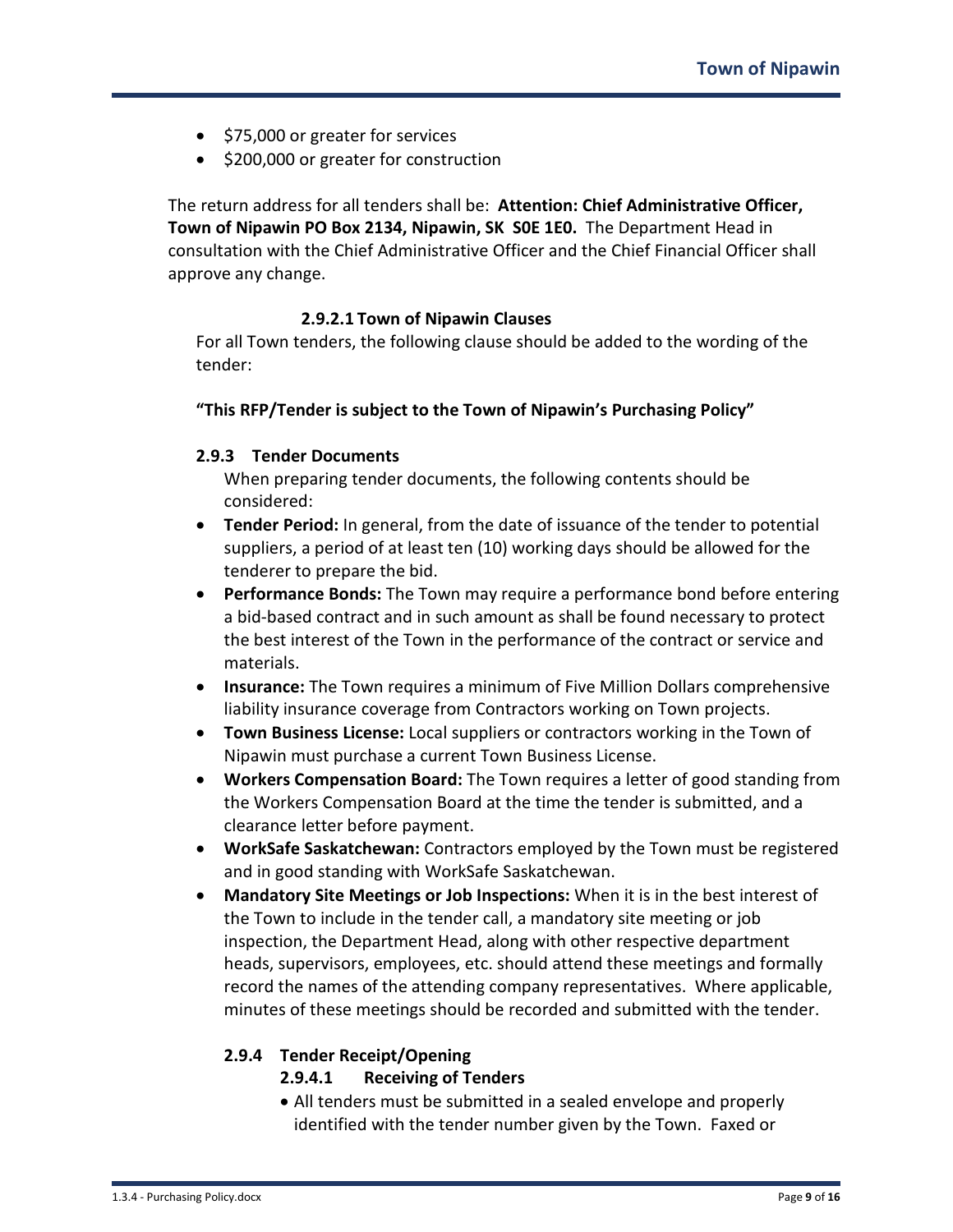emailed tenders are not acceptable, only faxed or emailed revisions to an original tender may be accepted.

- All tender envelopes shall be stamped or handwritten showing the time of receipt and signed by the Town reception or other designated Town staff person.
- A list of tenders received shall be kept.
- Tenders received are to be kept in a secure place such as a vault or safe.
- All staff who may be involved with receipt of tenders are to be notified of the required procedures to ensure tenders are not inadvertently opened or delivered to incorrect locations.
- Revisions to the tenders are to be attached to the relevant submission. All revisions to the tender sum must show an increase or reduction only. This must be in writing and not verbal.
- Town staff should attempt to notify bidders of any obvious irregularities in the receipt of the tender prior to tender opening to avoid post-opening disputes.
- The date, time, and receiving location address must be included in the body of the tender.

## **2.9.4.2 Revisions – To Tenders**

- Any revisions to a tender must be submitted in writing prior to the time of closing of receipt of tenders. A change in price must state only the difference to be added or deducted.
- A facsimile or telegram is acceptable.
- Telephoned revisions to a tender price, including those that may originate from telegrams, are not acceptable. The Town must receive the written confirmation at the place designated for the receipt of tenders prior to the designated closing time.

# **2.9.4.3Opening Tenders**

Tender opening shall at all times be formal, correct, and well documented. Three Town staff members or its designates should be the minimum number in attendance.

- Prior to Opening Time
	- o A suitable tender opening record shall be prepared to include the following information:
		- **Space for the names of Town personnel or designates in** attendance;
		- **Space for the names of all people in attendance together with** their company or other affiliations;
		- Space for the official closing time of the "receipt of tenders";
		- **Space for the names of each bidder, the amount of the bid,** the revised price (if any) and the total of each bid;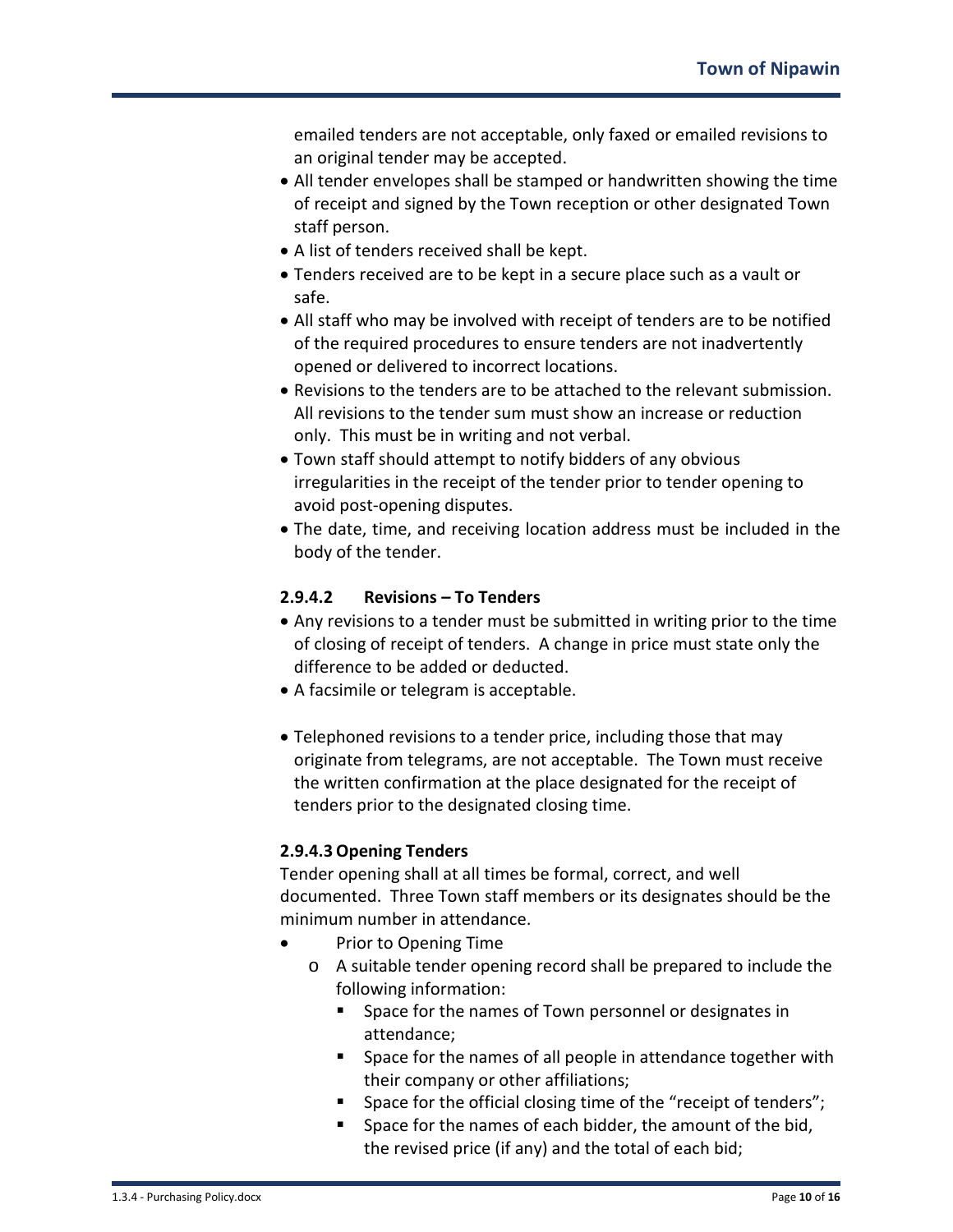- Any other pertinent data/information as relevant; and
- **For consistency purposes, a template form should be used to** provide the foregoing information.
- o Prior to the opening, ensure the room is suitably laid out and there is a table or desk or other equipment to open tenders.
- o The tender opening form should be ready on which to record the information.
- o Tenders already received are brought into the room and care taken to ensure they are not removed or misplaced.
- The Opening
	- o No reasonable request for attendance at the tender opening shall be refused.
	- o At the correct time the Town staff member shall make the following announcements:
		- "It is now (give time and date) the closing time for tendering of (give project name and tender number).:
		- "No further tenders will be received."
		- **State the number of tenders received.**
		- **Fax to be checked immediately prior to the tender opening.**
		- No questions during the opening.
	- o No further tenders are to be received after the close has been announced and no corrections or revisions to any of the bids are to be permitted.
	- o Each tender correctly received in the form prescribed is to be opened and signed by each of the Town staff personnel or designate present.
	- o The presence of the bond is to be checked before the price is read out. If the bond is not present the tender is to be put aside and not considered. The price is not to be read out and the tender is to be declared invalid.
	- o The tender is to be checked to ensure that the bidder is named, that the written amount and the amount in the numbers are the same and the signatures are present. If these items are not correct, the tender is to be declared invalid.
	- o If these items are correct then the price is to be announced together with any revisions made prior to the closing and the revised price announced as "We calculate that to be \$\_\_\_\_\_\_\_\_\_\_\_\_\_\_\_\_".
	- o The tender is to be recorded on the tender opening record form.
	- o After each tender is opened and initial checks have been made, it is to be carefully replaced in its envelope.
	- o The tenders must be carefully secured to ensure they remain intact.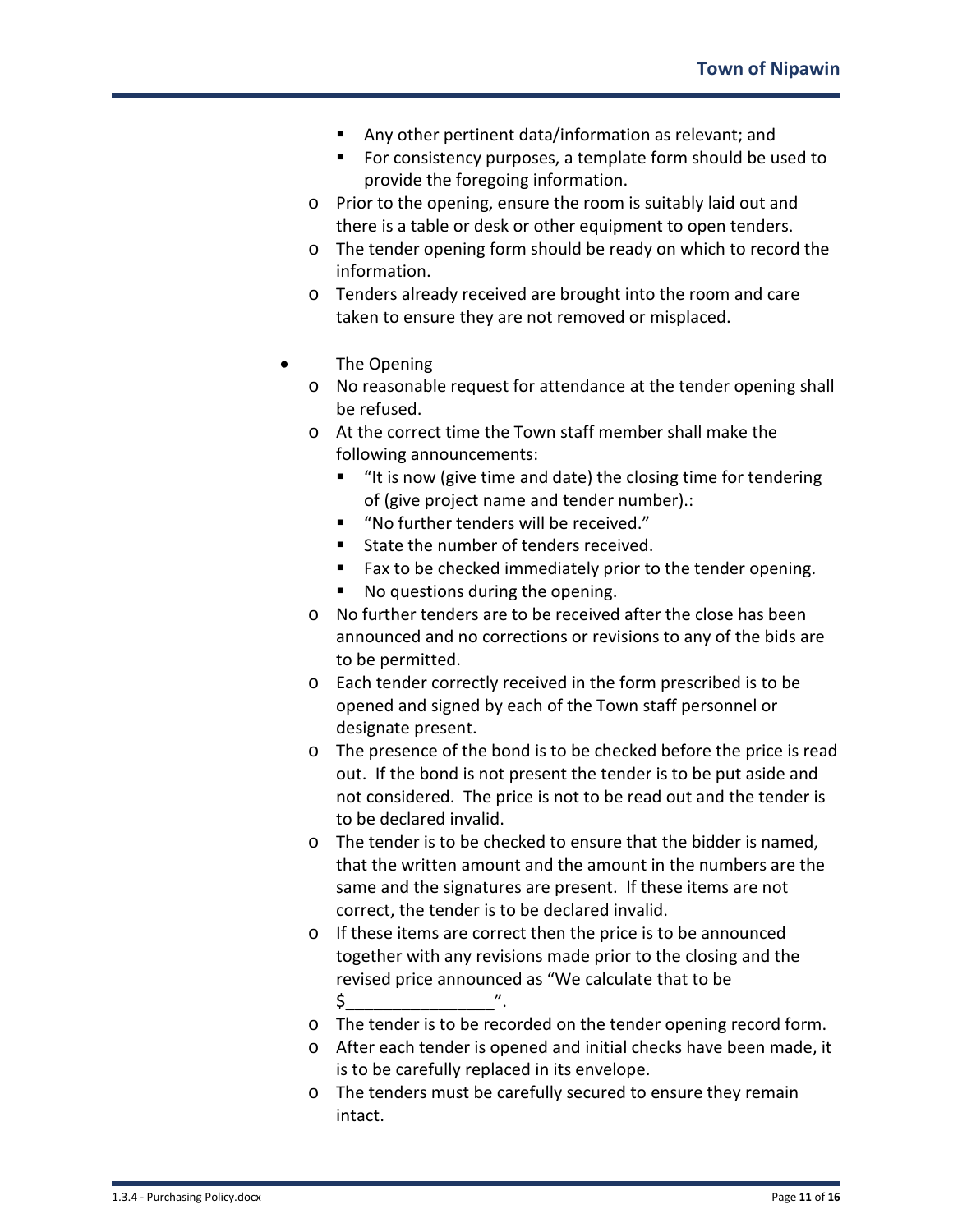- o The tenders may not be made available to the public. Information contained in the tender will not be given to the public until an award or final disposition has been made.
- o All tenders submitted late shall be returned to the sender unopened by the Town staff with the tender envelope stamped or written: "Late Tender Unopened" together with a cover letter giving details.
- o For other tenders that are disqualified, letters of notification are to be sent to the senders giving details.
- o Under no circumstances are the Town staff to give an indication of the tender being awarded to the low bidder or to any bidder.

## **2.9.4.4 Review of Tenders**

- Tenders that were opened must be analyzed for compliance with the contract documents.
- The Town reserves the right to waive informalities in, or reject any or all tenders, or accept any tender to be deemed in the best interest of the Town.
- Any changes or qualifications made to the tender form may be the cause of disqualification.
- Any errors, omissions, or other non-compliance considered to give a bidder an unfair advantage or that do not meet the requirements of the tender documents may be grounds for rejections.

# **2.9.4.5 Post Tender Negotiations (after tender has been awarded)**

The tender authority may negotiate changes to the document with the lowest qualified bidder or the bidder representing best value to the Town only and between them and their named sub-trade bidders.

## **2.9.4.6 Award Determination**

The determination for award of purchase or supply contract, after evaluation of all proposals is complete, shall be made by the issuing department head providing the contract is within budget. If all tenders are above the approved budget amount, the department head must provide a report to the CAO for determination of next steps.

# **3 Environmental Purchasing**

The Town supports the use of environmentally sustainable products and practices and expects staff to pursue this objective in the acquisition of goods and services for the Town. This may be accomplished by ensuring that the user departments review and modify existing specifications, and write new specifications, which include environmentally sustainable choices subject to both suitability and cost.

# **3.1 General Principles**

Bidders should be encouraged to highlight the following items in their proposals: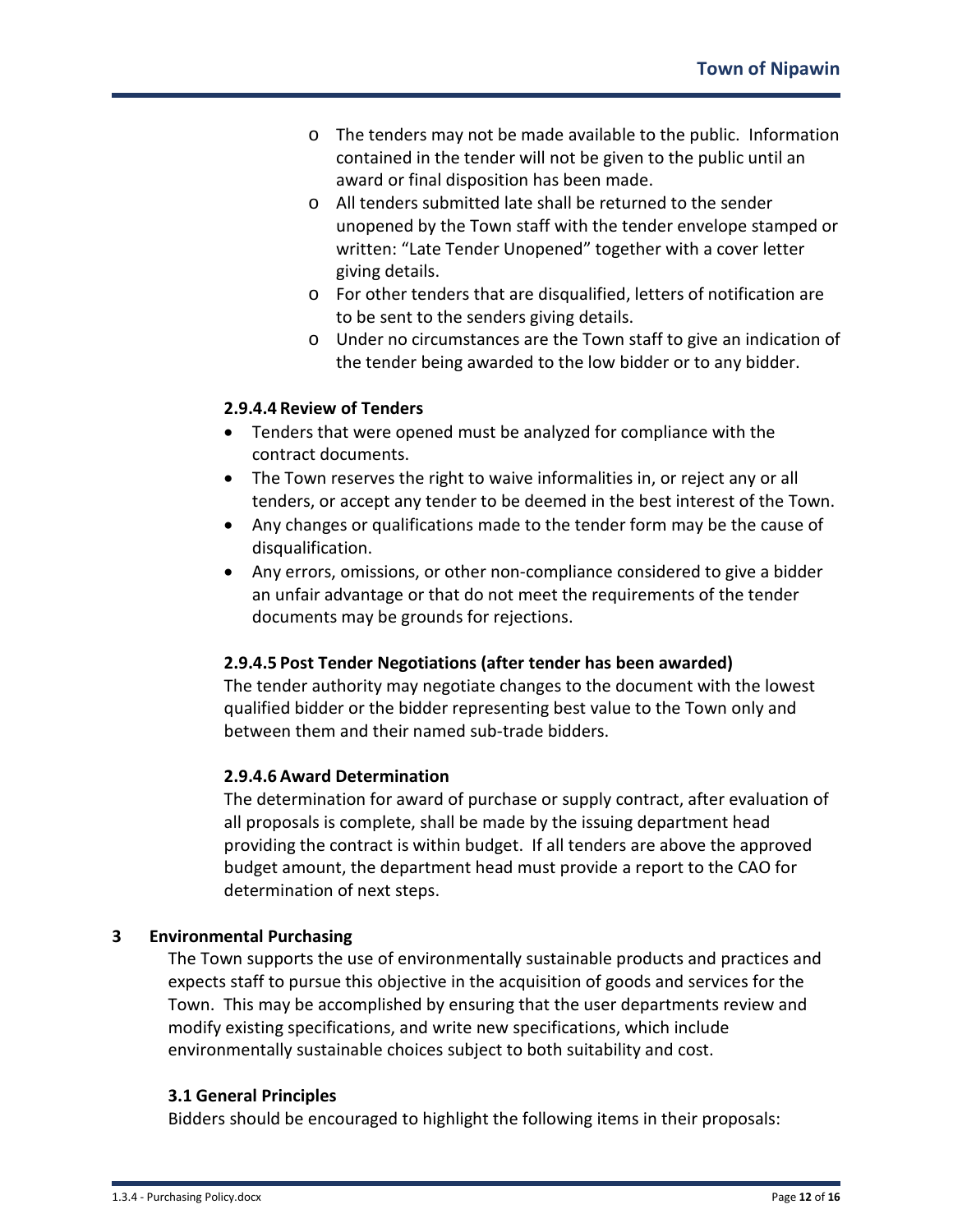- To specify products that do not harm the environment in their manufacture, use, or disposal. Third party certification such as the "Eco Logo" or "Energy Star" may be used.
- To consider environmental factors along with price and performance.
- To secure comprehensive, accurate, and meaningful information about the environmental performance of products or services sufficient to determine environmental prefer-ability.

## **3.2 Procedures**

- User department staff (or delegate) may review and modify existing specifications and write new specifications to include options for the use of environmentally sound products and processes.
- Environmentally preferred products must meet or exceed the same engineered standards for the traditional products with respect to performance, structural integrity, life span, and safety.
- The Town may be prepared to pay a premium for the environmentally friendly option, however, any significant impact on budgets will be appropriately approved.
- User department staff (or delegate) should remain alert to sources of recycled materials, products made from recycled materials, and other environmentally beneficial products, bringing such information to the attention of the user department.

#### **4 Inventory**

Inventory will be identified as being stocked for the following reasons:

- Quantity purchase discounts outweigh the cost of stocking inventory
- Convenience of stocking items outweighs the cost of stocking inventory
- Emergencies make it necessary to stock an item

Inventory Control

- Normally no more than a six-month supply of an item is to be stocked in inventory
- Surplus and obsolete material may be disposed of pursuant to this policy
- The department head should attempt to ensure that minimum order quantities are established to minimize shipping costs to the Town

#### **4.1 Inspection of Goods**

Accurate specifications help to ensure receipt of proper quality and service. Specifications should be simple, clear, and exact so that the supplier cannot evade any provisions.

Sound receiving and inspection procedures mark the starting point for preserving the Town's rights against suppliers and are essential to successful claims for shortages or damages to shipments. Early detection of defects or obvious failures to comply with specifications usually ensures replacement at the supplier's expense.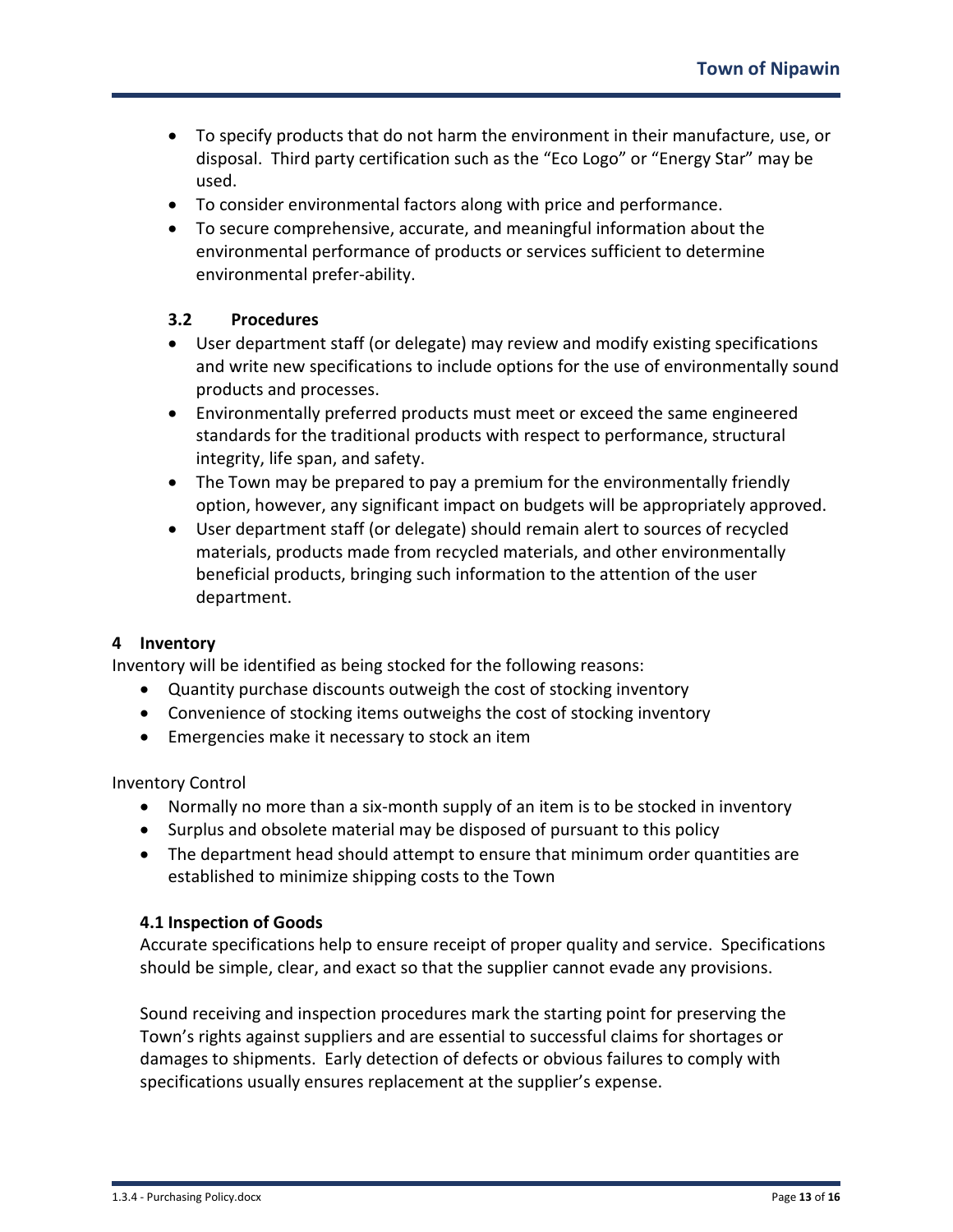#### **4.2 Material Returned to Vendor**

Occasionally it becomes necessary to return materials ordered because the goods are no longer required, excess material was ordered, or the material as received is not acceptable, the buyer will negotiate the return of the item. Any charges or other damages due the Vendor will not be charged to the original purchase order.

If a negotiated return cannot be made, the items will be charged to the job and marked as surplus goods for disposal. A purchase order shall be filled out for any returns.

#### **5. Surplus Asset Disposal**

#### **5.1 Surplus Assets**

The Town recognizes that assets purchased for its use will eventually become surplus to its needs. These assets are deemed surplus due to:

- Obsolescence
- Worn out
- Too costly to maintain
- No longer used

#### **5.2 Disposal**

All surplus assets estimated to have a monetary value shall be disposed of in the manner which will receive the best possible return to the Town. The Chief Administrative Officer shall prepare a report to Council requesting approval for the disposal of any assets, along with the method of disposal. No items shall be disposed of until an appropriate conversation has been had with the respective department head confirming the item(s) is of no further use to the Town. Applicable GST and PST must be charged on all asset sales.

Methods of disposal may include:

- Donation to a registered charitable organization or not-for-profit organization
- Trade-in or return to supplier for credit
- Sale by public or selective bids
- Sale at a public auction
- Sale or other disposal as scrap
- Classified as waste and requires a write off (applies to tangible capital assets)

## **5.3 Process in the Disposal of Assets**

- It is the responsibility of each department head to provide the Chief Administrative Officer, in writing, a list of the surplus assets. Where applicable, the list must contain the make, model, and serial number.
- Prior to disposal, a list of surplus assets will be circulated to all Town departments to determine if they can be of use in another department
- All surplus assets shall be sold on an "as is/where is" basis. No warranties or guarantees are to be offered or implied in the disposal of surplus assets.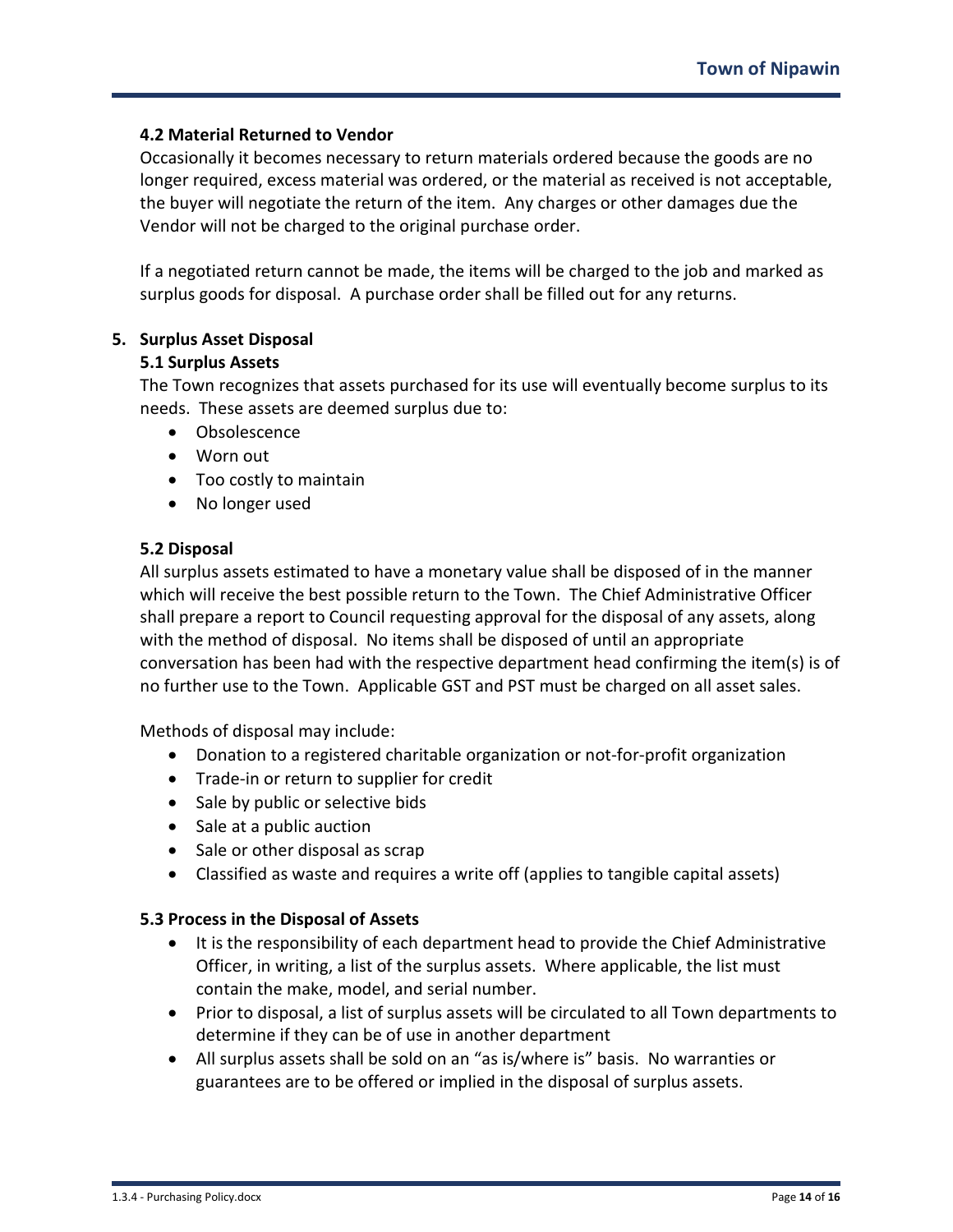## **6 Emergency Situations**

There will be an occasional time on a weekend or a night when a breakdown of some equipment occurs, or where something has happened and a delay of repairs would mean a potential loss if not corrected immediately. In this case the Town employee should make all reasonable attempts to call a supervisor with signing authority for verbal authority. If they are not successful, they must do what must be done especially if a delay, in their judgement, would be injurious to the public or the Town.

This employee is required to follow up with the correct paperwork on the next business day. (P.O. authorized, etc.)

## **7 Suppliers**

#### **7.1 GST**

If the Town is to be charged GST on the goods or services purchased, the supplier must provide their GST registration number and show how much GST has been charged on the invoice before payment is made.

#### **7.2 Out of Province Suppliers**

If no Provincial sales tax is charged, the Finance Department will calculate the sales tax owing and remit the tax monies to the Ministry of Finance. The cost of the items purchased will be increased by the sales tax.

## **8 Privacy and Confidentiality**

Most purchasing transactions are confidential, especially with regards to vendors. A total bid price is public information; however, it is considered unethical as well as damaging to the Town's position to allow unit price information about one vendor's bid to pass on to another vendor unless all vendors are in agreement. In considering privacy and confidentiality, the provisions of the Local Authority Freedom of Information and Protection of Privacy Act will apply with respect to the release of tender or RFP information.

#### **8.1 Personal Guarantees**

From time to time, suppliers involved in setting up credit accounts for the Town request significant personal information from employees or department heads, and may request personal guarantees from staff members on Town credit accounts. The Town shall not require any employee to give a guarantee and strongly discourages any employee from giving a personal guarantee.

#### **9 Initial Deposits and Advances**

As the Town is a public body with open and transparent financial records and budget, every effort should be made to discourage suppliers or contractors from insisting on initial deposits for either products or services. This is solely to protect the Town in the event that a supplier or contractor ceases business operations for any reason after receiving the Town's deposit. If no concession can be made by the department head, the matter is to be referred to the CAO or CFO for resolution. With the exception of construction progress